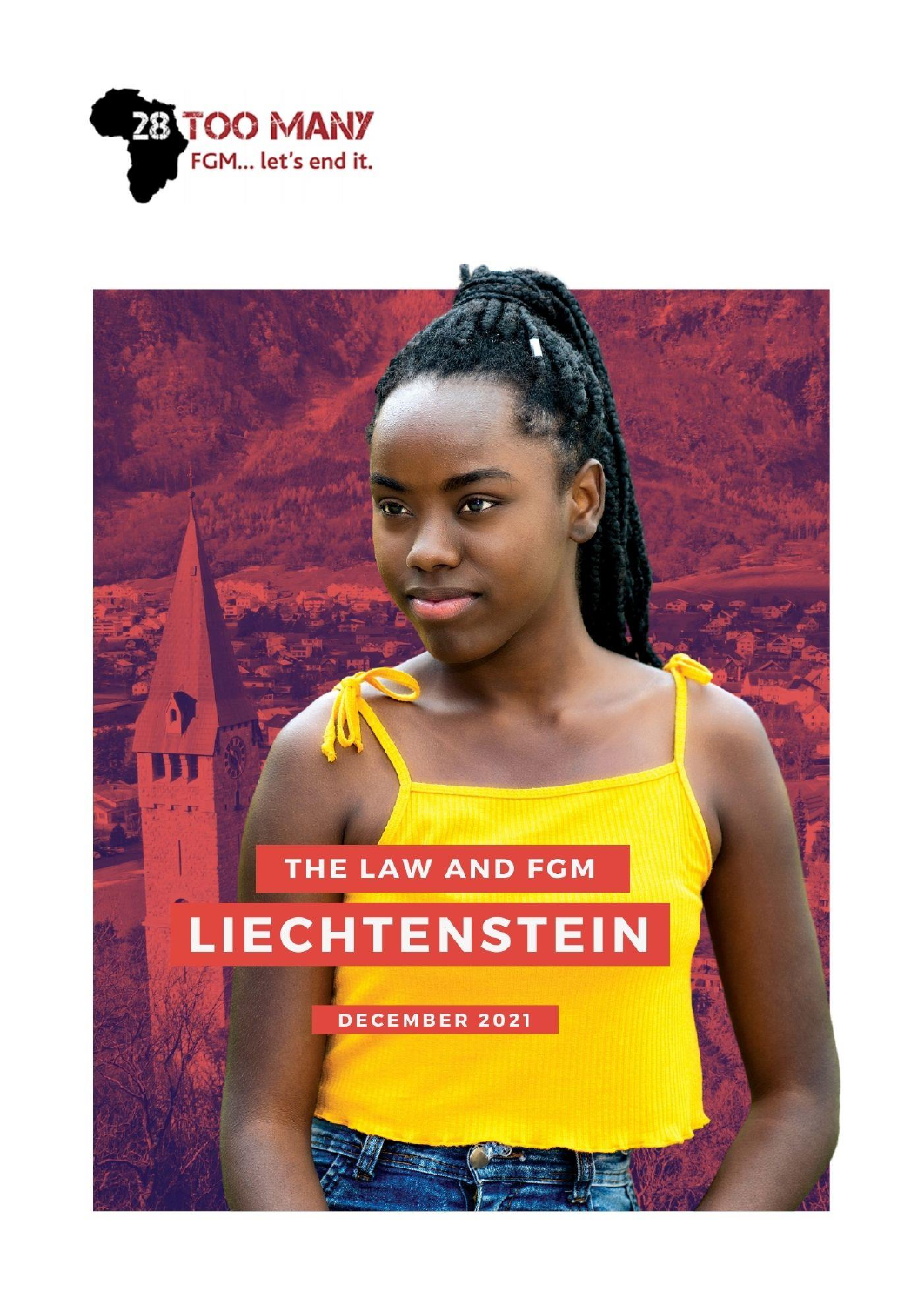# **National Legal Framework**

### **Overview of National Legal Framework in Liechtenstein**

#### *National legislation:*

| $\times$ | Specific law/provision criminalising FGM                                   |
|----------|----------------------------------------------------------------------------|
| X        | Provides a definition of FGM                                               |
|          | Criminalises the performance of FGM                                        |
|          | Criminalises the procurement, arrangement and/or assistance of acts of FGM |
| X        | Obligation to report incidents of FGM to the authorities                   |
|          | Criminalises the participation of medical professionals in acts of FGM     |
|          | Extraterritorial application regardless of double criminality              |
|          |                                                                            |

### **Introduction**

Liechtenstein is a country in western Europe with an estimated population of 38,747.<sup>1</sup> Liechtenstein is a semi-constitutional monarchy with a parliamentary, semi-direct democracy. The country has a civil-law system.

### **FGM Prevalence**

There is no data or information available on the prevalence of female genital mutilation (*FGM*) in Liechtenstein, either for girls and women who have undergone FGM or those who are at risk of FGM.

### **National Legal Framework**

### **General Law**

There is no specific law or provision criminalising FGM in Liechtenstein. However, **Article 90(3) of the Criminal Code of the Principality of Liechtenstein (1987, as amended 2021)** (the *Criminal Code*) does specifically prescribe that consent cannot be given to any mutilation of or any other injury to genitalia that is capable of resulting in a permanent impairment of sexual sensations, confirming the application of general criminal law to FGM.

Performing FGM could be qualified as assault, inflicting serious bodily harm or inflicting bodily harm with serious lasting consequences under **Articles 83, 84 and 85 of the Criminal Code**, respectively, depending on the perpetrator and the consequences of the specific instance of FGM.

• **Article 83(1)** defines 'assault' as causing bodily harm to another person or damage to the health of another person. This would in any case apply to FGM.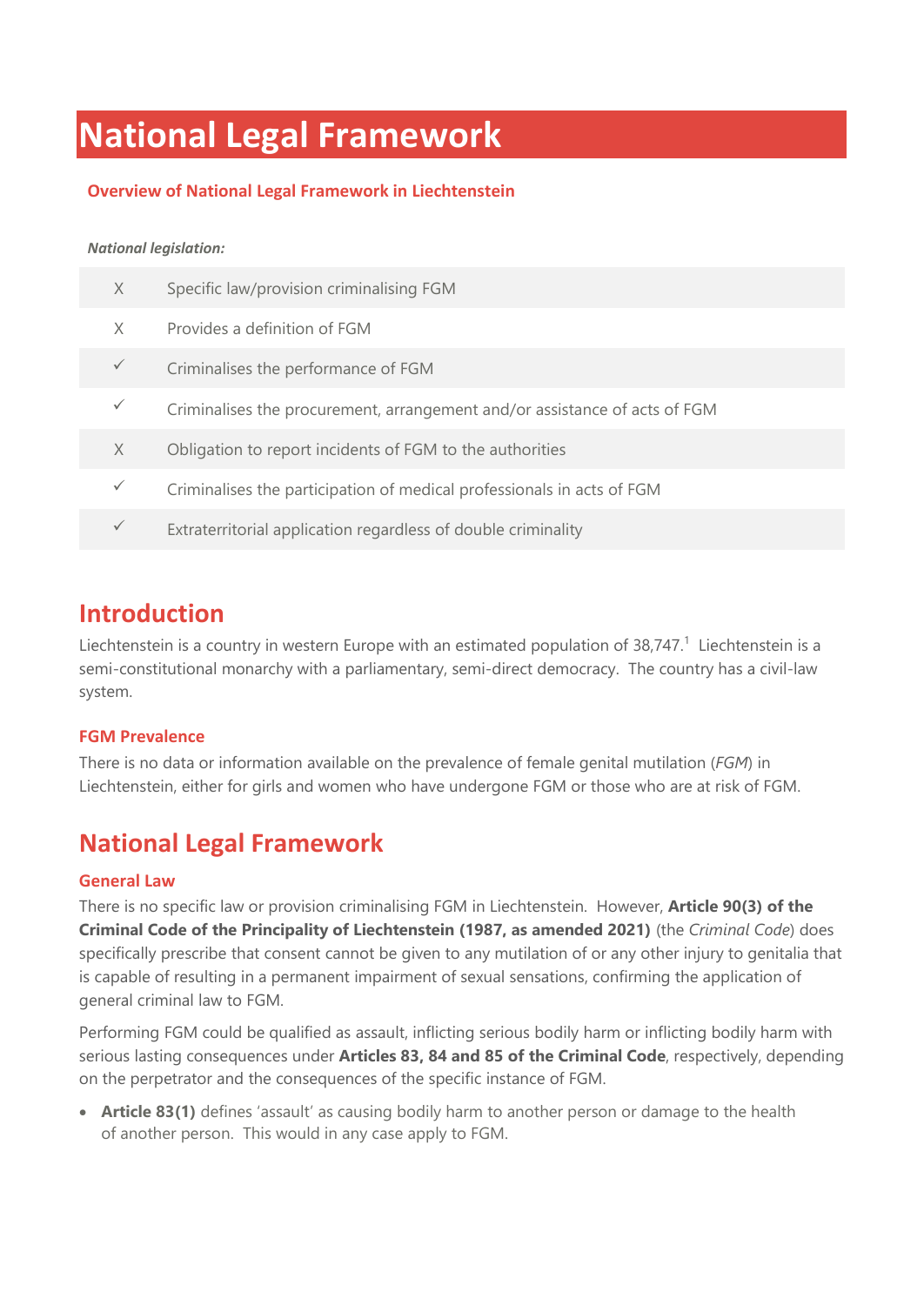- **Article 84(1)** defines 'inflicting serious bodily harm' as causing damage to health lasting longer than 24 days or an incapacity to work, or causing harm or damage to health which in itself is serious or classed under **Article 84(2)(3)** as causing extraordinary pain. This could apply to FGM, depending on:
	- the consequences of FGM;
	- how 'serious in itself' is defined, although it is likely that it would at least apply to FGM Types II and III; or
	- what type of FGM is performed and how, so as to speak of 'extraordinary pain'.
- **Article 85** defines 'inflicting bodily harm with serious lasting consequences' as causing to the harmed party, *inter alia*, permanently or for a long period of time a substantial mutilation or conspicuous disfigurement or serious suffering, lingering illness or inability to work. This could also apply to FGM, again depending on the consequences and on what is considered a 'substantial mutilation', although it is likely that at least Types II and III would qualify as substantial mutilations.
- **Article 87** specifically criminalises purposefully inflicting serious bodily harm or bodily harm with serious lasting consequences. **Article 5(2)** prescribes that a perpetrator acts 'purposefully' when it is important for the perpetrator to bring about the consequences or circumstances for which the law presupposes intentional action. This will often be the case for FGM, since perpetrators usually commit FGM because of their belief in the practice.
- Lastly, FGM could be regarded as 'inflicting physical agony on an underage person' under **Article 92.** In this case, the occurrence of serious bodily harm or bodily harm with serious lasting consequences are aggravating circumstances.

#### **Definition of FGM**

The law does not contain a clear definition of FGM, nor has 28 Too Many been able to find any government source clearly defining it. Only **Article 90(3) of the Criminal Code** gives some form of a definition of FGM, prescribing that is not possible to consent to any mutilation of or any other injury to genitalia that is capable of resulting in a permanent impairment of sexual sensations. Although this would cover all types of FGM, it is not specific to the female genitalia and omits that FGM is defined by the lack of medical necessity, as maintained by the World Health Organization.<sup>2</sup>

#### **Women and Girls of All Ages**

The performance of FGM on women and girls of all ages has been criminalised in Liechtenstein. The general prohibitions on assault and inflicting bodily harm under **Articles 83, 84, 85 and 87 of the Criminal Code** do not contain age restrictions for the victim.

#### **Procuring, Aiding and Abetting**

Procuring, aiding and abetting FGM are criminalised in Liechtenstein through general criminal law. **Article 12 of the Criminal Code** prescribes that, not only the immediate perpetrator shall be deemed to have committed the offence, but also every person who directed another person to carry out the offence or who otherwise contributed to it being carried out. This applies to procuring FGM – when someone has a cutter (or any other person) perform FGM on the victim – and aiding and abetting FGM.

**Article 13** prescribes that, if several persons participated in the act, each of the participants shall be punished in accordance with their own culpability.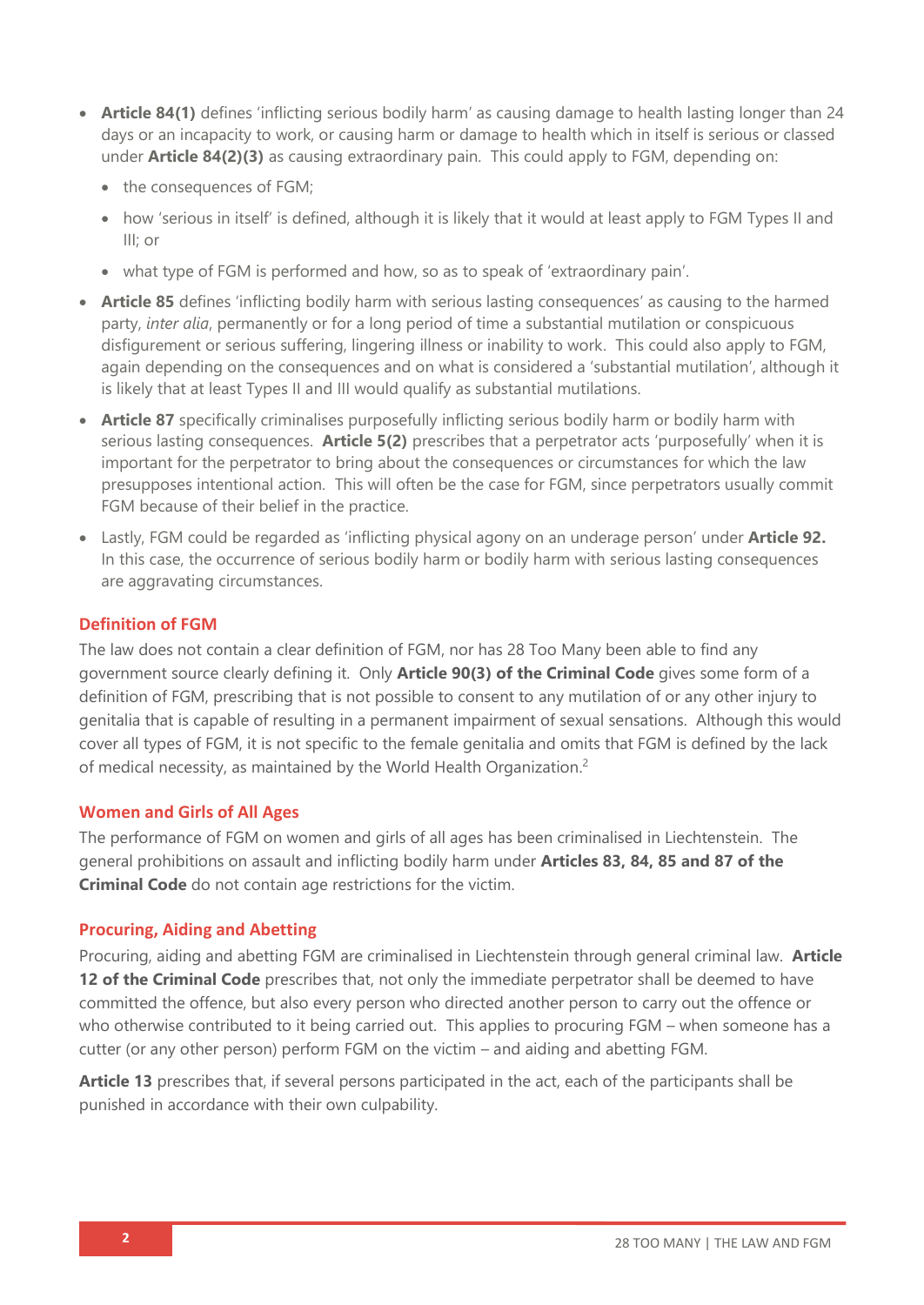### **Allowing the Use of Premises**

Allowing the use of premises for the purpose of FGM is (most likely) criminalised in Liechtenstein through general criminal law. Allowing the use of premises could qualify as contributing to FGM being carried out, thus qualifying someone who allows the use of premises as a 'participant' under **Article 12 of the Criminal Code**.

### **Providing or Possessing Tools**

Providing (specific) tools for the purpose of FGM is (most likely) criminalised in Liechtenstein through general criminal law. Providing (specific) tools could qualify as contributing to FGM being carried out, thus qualifying someone who provides (specific) tools as a 'participant' under **Article 12 of the Criminal Code.**

Possessing (specific) tools for the purpose of FGM has not been criminalised in Liechtenstein. The **Criminal Code** does not contain a general provision on the preparation of an offence, and simply possessing (specific) tools does not seem to fall within the definition of a 'punishable attempt' under **Article 15(2)**. **Article 15(2)** prescribes that an offence is 'attempted' when the perpetrator expressed the decision to commit the offence by an act immediately preceding the execution. This does not seem to apply to only possessing tools, since someone can still change their mind at that point.

### **Failure to Report FGM**

Failing to report FGM has not been criminalised in Liechtenstein; nor has 28 Too Many found an obligation to report FGM to the authorities.

However, it is a criminal offence to not report a planned or imminent offence in Liechtenstein because it is failing to prevent that offence. **Article 286(1) of the Criminal Code** prescribes that, *inter alia*, intentionally failing to notify the authorities of an imminent or commenced offence for which the law prescribes a sentence of more than one year of imprisonment and which can be prevented if reported qualifies as 'failing to prevent an offence'. This would not apply to instances of FGM when it is qualified as 'assault' under **Article 83**, which is not very likely.

**Article 286(2)(3)** prescribes that professional secrecy can only be a defence for not reporting if the consequences for breaching professional secrecy would be graver than the consequences of failing to report the offence. In the case of FGM, it is unlikely that the consequences of breaching would be more grave than the consequences of FGM.

### **Medicalised FGM**

Medicalised FGM is criminalised in Liechtenstein through general criminal law. There is no specific provision criminalising medicalised FGM; nor is there one on medical malpractice. There is a provision on medical quackery, **Article 184 of the Criminal Code**, but it does not seem appropriate in the context of FGM. Medicalised FGM would therefore most likely fall under the prohibition of purposefully inflicting serious bodily harm or bodily harm with serious lasting consequences under **Article 87**.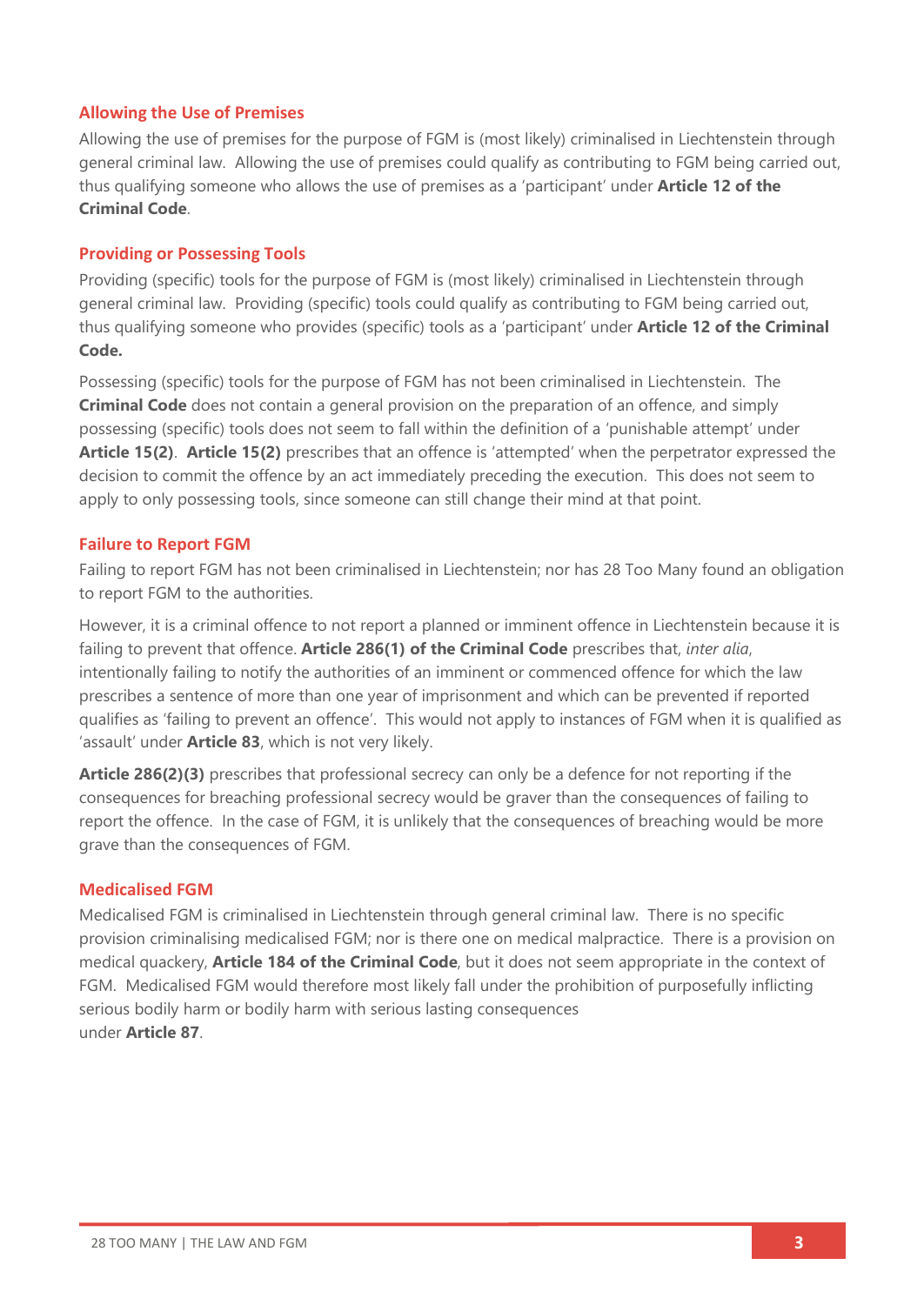### **Extraterritoriality**

The **Criminal Code** extends extraterritorial application of Liechtenstein law to the commission of FGM abroad, regardless of double criminality. **Article 64(1)(4a)(a)** prescribes that Liechtenstein criminal law shall apply to genital mutilation as described under **Article 90(3)**, irrespective of the criminal law of the place where it is committed, if the perpetrator or the victim has the nationality of Liechtenstein or is a resident of Liechtenstein or has their habitual abode in Liechtenstein, or if, under **Article 64(1)(4a)(c)**, the perpetrator was, at the time of the act, a foreign national who is in Liechtenstein and cannot be extradited.

### **Penalties**

There are differing penalties for FGM in Liechtenstein, depending on which provision of the **Criminal Code** FGM can be prosecuted under in a specific instance.

- **Article 83(1)** prescribes a sentence of *up to six months' imprisonment or a fine* for assault.
- **Article 84(1)** prescribes a sentence of *up to three years' imprisonment* for inflicting serious bodily harm; **Article 87(1)** prescribes a sentence of *one- to five-years' imprisonment* if it is done purposefully.
- **Article 85** prescribes a sentence of *six months' to five years' imprisonment* for inflicting bodily harm with serious lasting consequences; **Article 87(2)** prescribes a sentence of *one- to ten-years' imprisonment* if it is done purposefully.
- **Article 92(1)** prescribes a sentence of *up to two years' imprisonment* for inflicting physical agony on an underage person; **Article 92(3)** prescribes a sentence of *up to three years' imprisonment* if this results in serious bodily harm or *up to five years' imprisonment* if it results in bodily harm with serious lasting consequences.

Under **Article 12**, those who procure, aid in or abet FGM, 'participants', are liable to the same sentences as the immediate perpetrator.

**Article 13** prescribes that all participants be punished in accordance with their own culpability, but this is up to the discretion of a court.

**Article 34(1)(6)** does prescribe that it is a special mitigating circumstance if someone participated only in a subordinate manner in an offence committed by several persons.

**Article 286(1)** prescribes a sentence of *up to two years' imprisonment* for failing to prevent an offence if the offence at least has been attempted.

### **Protection**

### **Protecting Uncut Girls and Women**

Uncut girls can be protected through child protection laws in general civil law.

**Article 176(1) of the Civil Code of Liechtenstein** (the *Civil Code*) prescribes that, if parents endanger the welfare of the minor child, the court shall make the orders necessary to safeguard the welfare of the child, whoever appeals to it. In particular, the court may order withdrawal of custody over the child in whole or in part.

**Article 176(2)** elaborates that an order may be applied for by a parent (for example, if the parents fail to reach agreement on an important matter concerning the child), grandparents or great grandparents, foster parents, the Office for Social Services and the child of at least 14 years of age, but only by the latter in matters concerning his or her care and upbringing. Other persons may request such an order.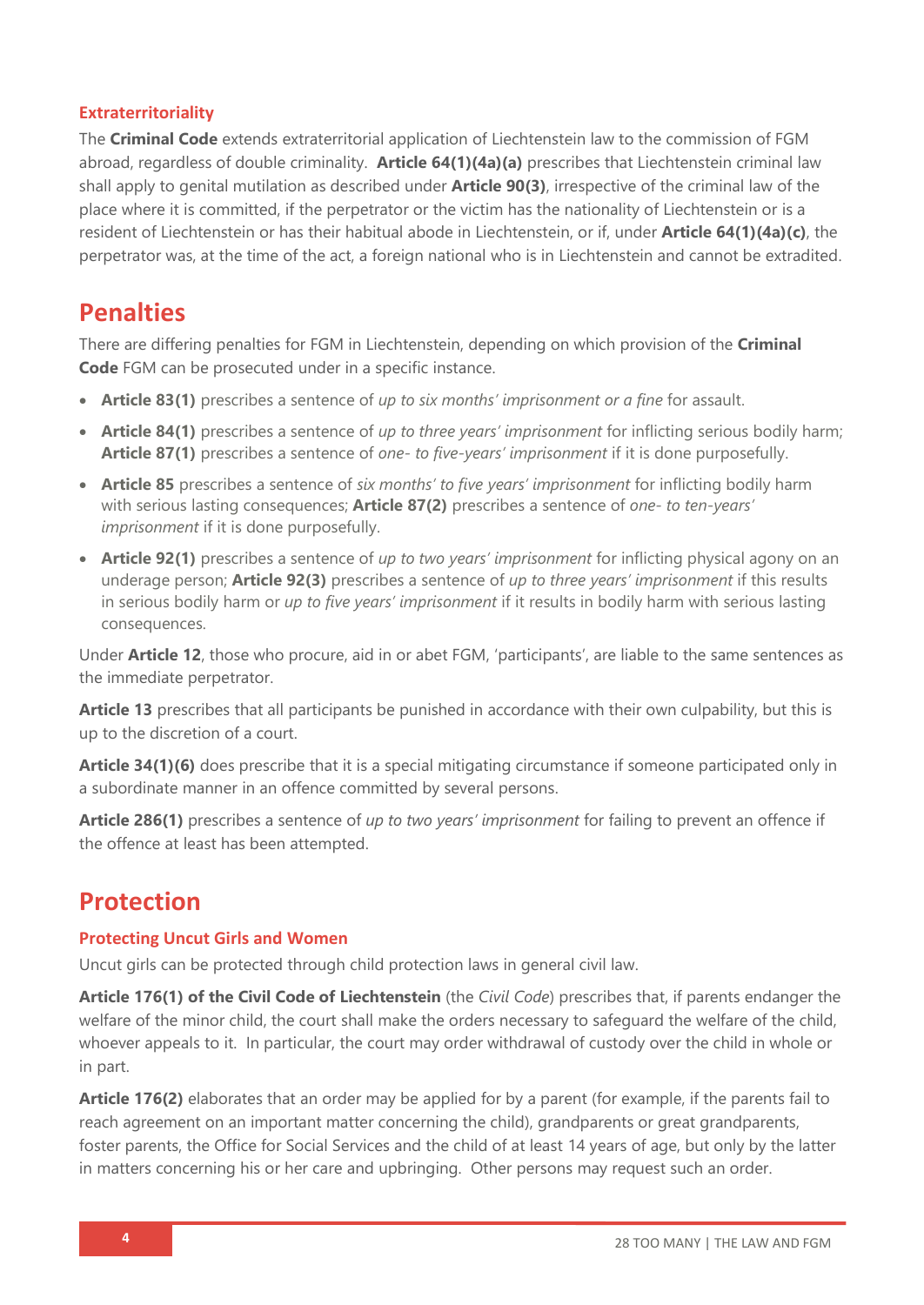**Article 176a** prescribes that if complete removal of the child is necessary for the safety and wellbeing of the child, and the child cannot be placed with relatives or other suitable close persons, the court shall transfer the custody of the child in whole or in part to the Office for Social Services. **Article 176b** prescribes that a court may restrict custody only to the extent necessary to safeguard the welfare of the child.

There are no specific or general laws protecting uncut women, aside from general criminal law.

# **Implementation of The Law**

### **Court Cases**

There are no Liechtensteinian court cases in relation to FGM known to 28 Too Many.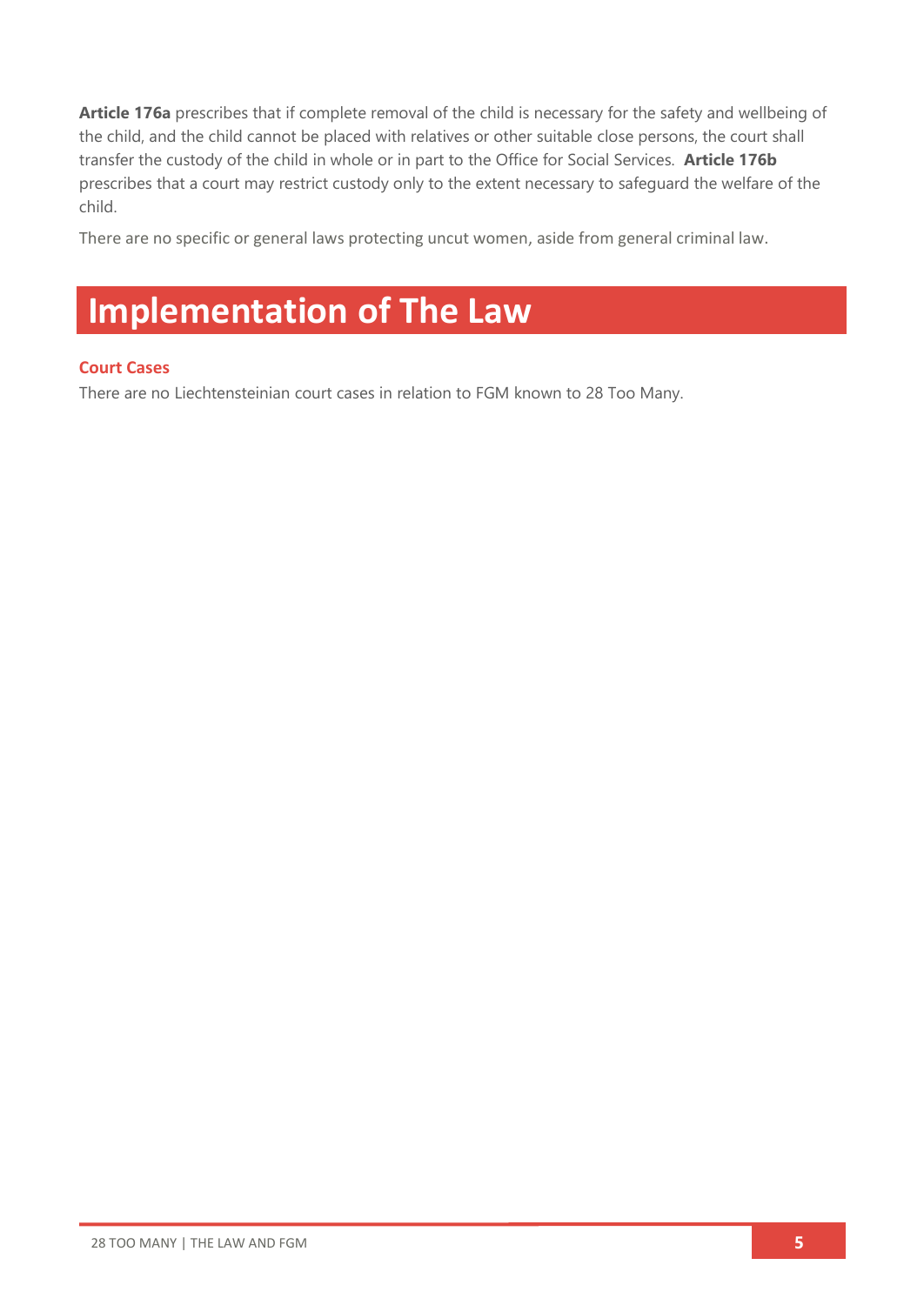# **Conclusions and Recommendations**

### **Conclusions**

FGM is **not explicitly criminalised** in Liechtenstein through a specific law, provision or governmental declaration. However, there is another provision concerning genital mutilation (in relation to consent); Liechtenstein has ratified conventions condemning FGM, including the Istanbul Convention; and general criminal law does implicitly apply to FGM. 'Genital mutilation' is not further defined in the law; therefore, it is not 100% clear whether all **types of FGM** are covered.

The term as maintained in the law appears to cover all **types of FGM**; however, the criterion of the injury being likely to result in a lasting impairment of sexual sensation could exclude certain cases. **Medicalised FGM** is not mentioned, but is likely to be covered by the general criminality of FGM.

**Procuring, aiding and abetting** FGM are criminalised in Liechtenstein through general criminal law.

**Failing to report** the planned or imminent performance of FGM is criminal. There is no obligation to report cases where FGM has already been performed.

The Criminal Code extends **extraterritorial application** of Liechtenstein law to the performance of FGM abroad, regardless of double criminality, in cases where either the perpetrator or victim has Liechtenstein nationality or is a resident of Liechtenstein.

### **Recommendations**

We recommend that Liechtenstein issue a governmental declaration confirming the application of criminal law to FGM, including a definition of 'FGM' that corresponds to the WHO's and specifying that FGM is a criminal offence if performed on a woman or girl of any age.

We recommend that Liechtenstein amend the current 'definition' of FGM maintained in the law to correspond to the definition given by the WHO.

We also recommend that Liechtenstein instate an obligation for (at least) relevant professionals to report cases where FGM has been performed.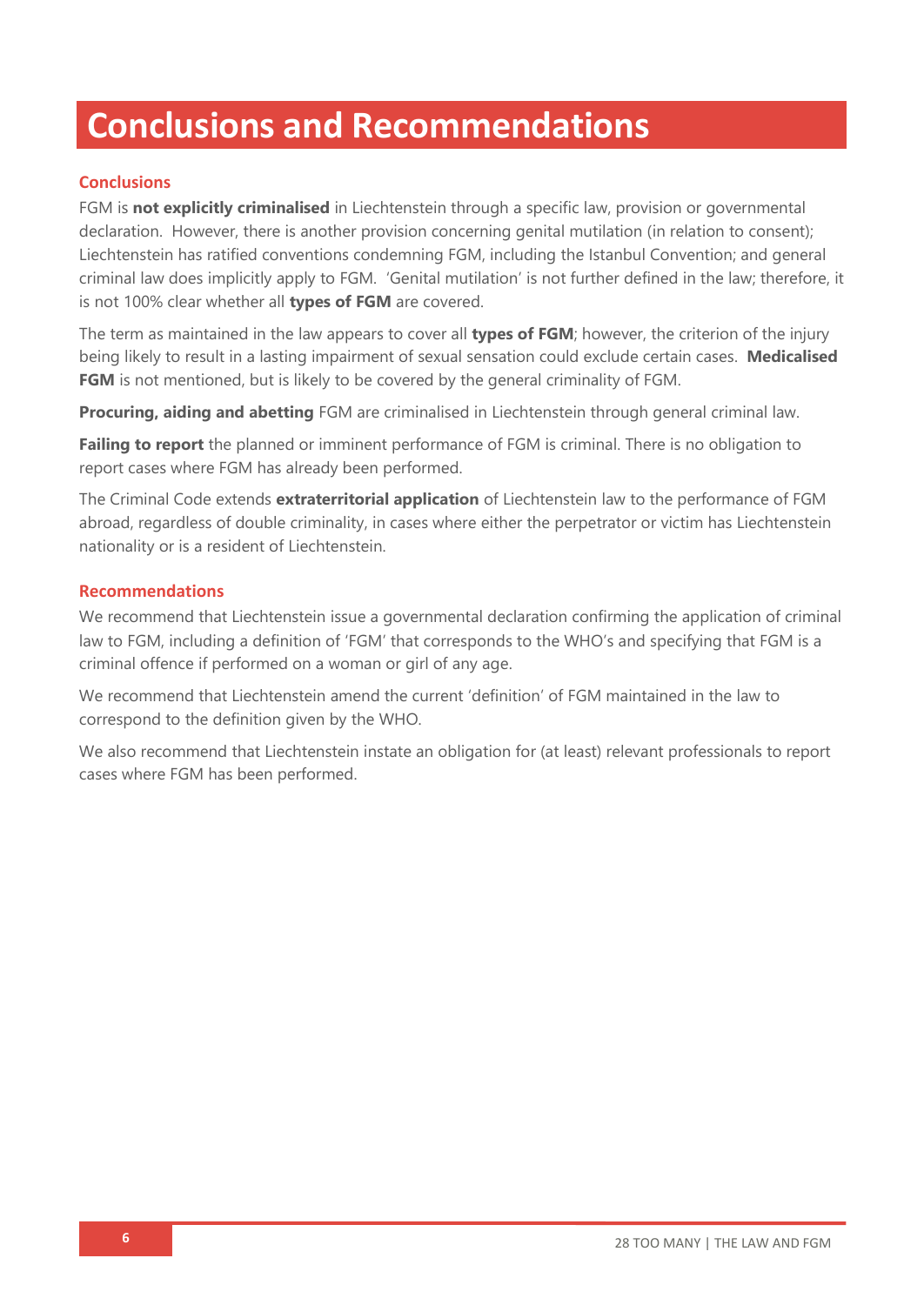# **Appendix I: International and Regional Treaties**

| <b>LIECHTENSTEIN</b>                                                                                             | <b>Signed</b>        | Ratified/<br><b>Acceded</b> | <b>Reservations on</b><br>reporting? |  |  |
|------------------------------------------------------------------------------------------------------------------|----------------------|-----------------------------|--------------------------------------|--|--|
| <b>International</b>                                                                                             |                      |                             |                                      |  |  |
| <b>International Covenant on Civil &amp; Political Rights</b><br>$(1966)$ $(ICCPR)^3$                            | $\times$             | $\checkmark$<br>1998        | No                                   |  |  |
| <b>International Covenant on Economic, Social &amp;</b><br>Cultural Rights (1966) (ICESCR) <sup>4</sup>          | $\times$             | $\checkmark$<br>1998        | No                                   |  |  |
| <b>Convention on the Elimination of All forms of</b><br>Discrimination Against Women (1979) (CEDAW) <sup>5</sup> | $\chi$               | $\checkmark$<br>1995        | No                                   |  |  |
| Convention on the Rights of the Child (1989) (CRC) <sup>6</sup>                                                  | $\checkmark$<br>1990 | $\checkmark$<br>1995        | No                                   |  |  |
| <b>Regional</b>                                                                                                  |                      |                             |                                      |  |  |
| <b>Istanbul Convention<sup>7</sup></b>                                                                           | $\checkmark$<br>2016 | $\checkmark$<br>2021        | $Yes*$                               |  |  |
| <b>European Convention on Human Rights<sup>8</sup></b>                                                           | $\checkmark$<br>1978 | $\checkmark$<br>1982        | No                                   |  |  |

*\* In accordance with Article 78, paragraph 2, of the Convention, the Principality of Liechtenstein reserves the right not to apply Article 44, paragraph 1.e. (However, Liechtenstein has fulfilled this obligation regarding FGM in Article 64(1)(4a)(a).)*

**'Signed'**: a treaty is signed by countries following negotiation and agreement of its contents.

**'Ratified'**: once signed, most treaties and conventions must be ratified (i.e. approved through the standard national legislative procedure) to be legally effective in that country.

**'Acceded':** when a country ratifies a treaty that has already been negotiated by other states.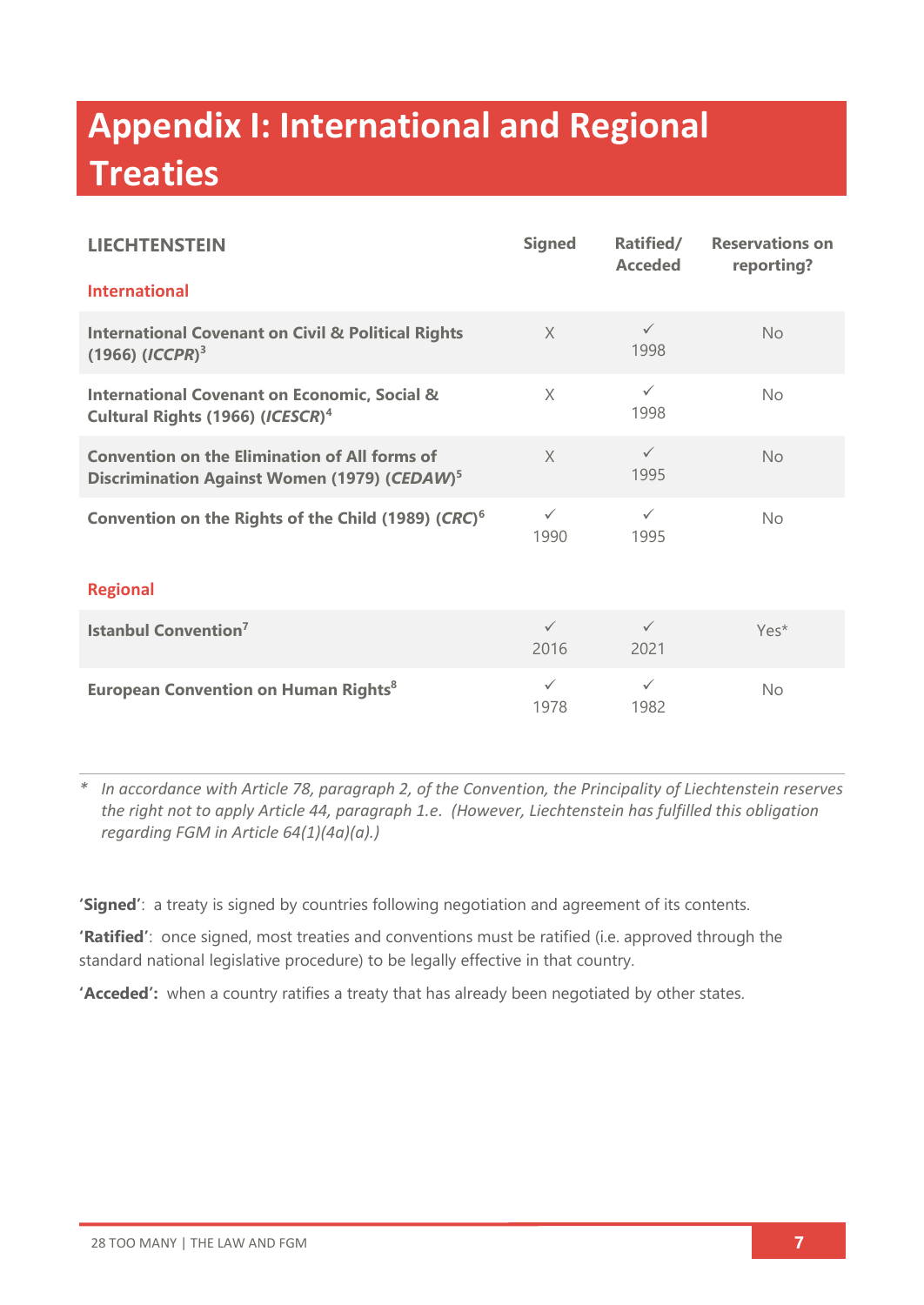# **Appendix II: National Laws**

## **Criminal Code**

### **Art. 5**

- (1) Vorsätzlich handelt, wer einen Sachverhalt verwirklichen will, der einem gesetzlichen Tatbild entspricht; dazu genügt es, dass der Täter diese Verwirklichung ernstlich für möglich hält und sich mit ihr abfindet.
- (2) Der Täter handelt absichtlich, wenn es ihm darauf ankommt, den Umstand oder Erfolg zu verwirklichen, für den das Gesetz absichtliches Handeln voraussetzt.
- (3) Der Täter handelt wissentlich, wenn er den Umstand oder Erfolg, für den das Gesetz Wissentlichkeit voraussetzt, nicht bloss für möglich hält, sondern sein Vorliegen oder Eintreten für gewiss hält.

### **Art. 12**

Nicht nur der unmittelbare Täter begeht die strafbare Handlung, sondern auch jeder, der einen anderen dazu bestimmt, sie auszuführen, oder der sonst zu ihrer Ausführung beiträgt.

### **Art. 13**

Waren an der Tat mehrere beteiligt, so ist jeder von ihnen nach seiner Schuld zu bestrafen.

### **Art. 15**

- (1) Die Strafdrohungen gegen vorsätzliches Handeln gelten nicht nur für die vollendete Tat, sondern auch für den Versuch und für jede Beteiligung an einem Versuch.
- (2) Die Tat ist versucht, sobald der Täter seinen Entschluss, sie auszuführen oder einen anderen dazu zu bestimmen (§ 12), durch eine der Ausführung unmittelbar vorangehende Handlung betätigt.
- (3) Der Versuch und die Beteiligung daran sind nicht strafbar, wenn die Vollendung der Tat mangels persönlicher Eigenschaften oder Verhältnisse, die das Gesetz beim Handelnden voraussetzt, oder nach der Art der Handlung oder des Gegenstands, an dem die Tat begangen wurde, unter keinen Umständen möglich war.

### **Art. 34**

(1) Ein Milderungsgrund ist es insbesondere, wenn der Täter:

[. . .]

6) an einer von mehreren begangenen strafbaren Handlung nur in untergeordneter Weise beteiligt war;

[. . .]

### **Art. 64**

(1) Die liechtensteinischen Strafgesetze gelten unabhängig von den Strafgesetzen des Tatorts für folgende im Ausland begangene Taten:

[. . .]

- 4a) Genitalverstümmelung im Sinne von § 90 Abs. 3,… wenn
	- a) der Täter oder das Opfer liechtensteinischer Staatsangehöriger ist oder seinen Wohnsitz oder gewöhnlichen Aufenthalt im Inland hat,
	- b) durch die Tat sonstige liechtensteinische Interessen verletzt worden sind oder
	- c) der Täter zur Zeit der Tat Ausländer war, sich in Liechtenstein aufhält und nicht ausgeliefert werden kann;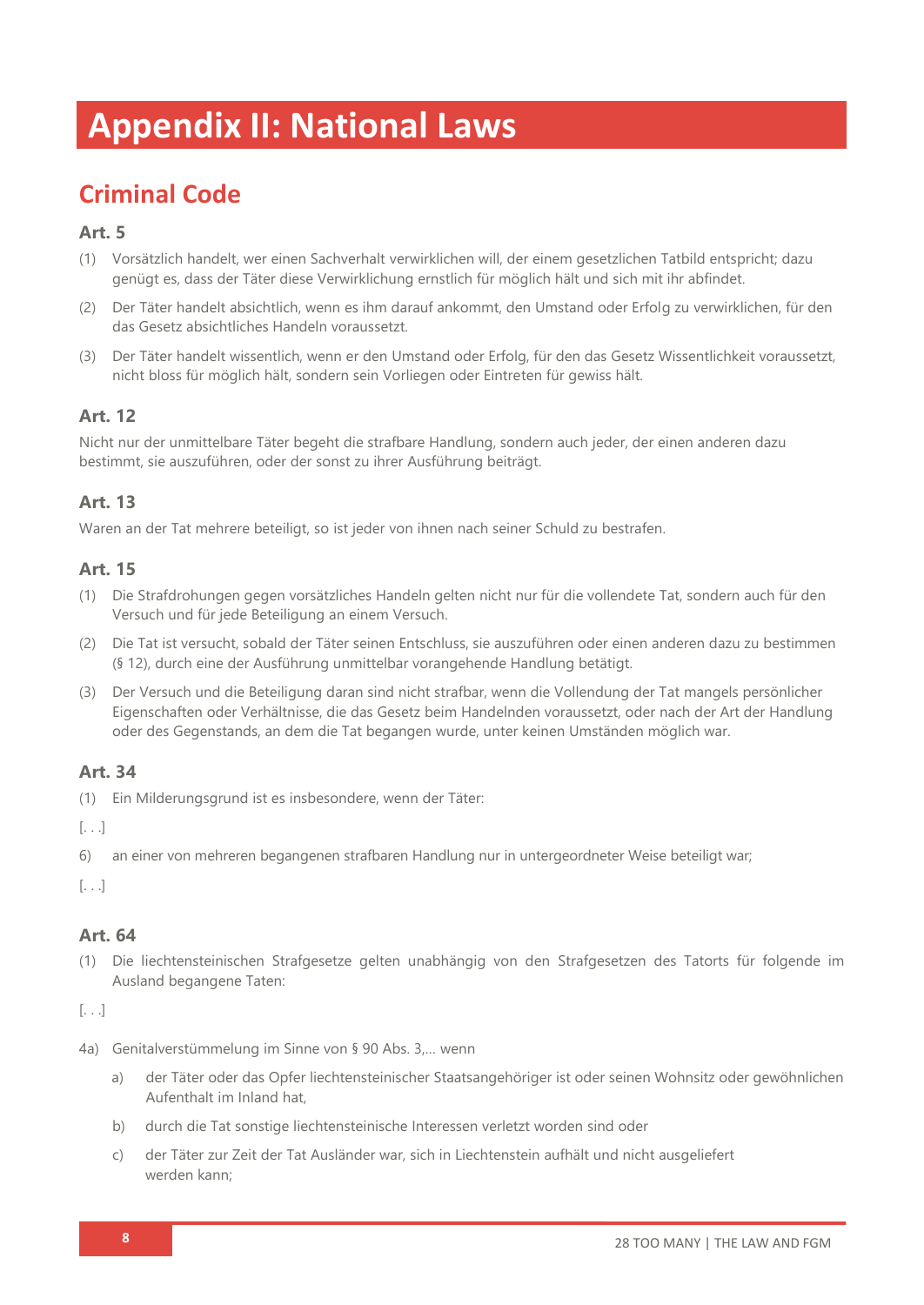[. . .]

### **Art. 83**

- (1) Wer einen anderen am Körper verletzt oder an der Gesundheit schädigt, ist mit Freiheitsstrafe bis zu sechs Monaten oder mit Geldstrafe bis zu 360 Tagessätzen zu bestrafen.
- (2) Ebenso ist zu bestrafen, wer einen anderen am Körper misshandelt und dadurch fahrlässig verletzt oder an der Gesundheit schädigt.

### **Art. 84**

- (1) Hat die Tat eine länger als vierundzwanzig Tage dauernde Gesundheitsschädigung oder Berufsunfähigkeit zur Folge oder ist die Verletzung oder Gesundheitsschädigung an sich schwer, so ist der Täter mit Freiheitsstrafe bis zu drei Jahren zu bestrafen.
- (2) Ebenso ist der Täter zu bestrafen, wenn die Tat begangen worden ist
	- 1) mit einem solchen Mittel und auf solche Weise, womit in der Regel Lebensgefahr verbunden ist,
	- 2) von mindestens drei Personen in verabredeter Verbindung,
	- 3) unter Zufügung besonderer Qualen oder
	- 4) an einem Beamten, Zeugen oder Sachverständigen während oder wegen der Vollziehung seiner Aufgaben oder der Erfüllung seiner Pflichten.

### **Art. 85**

Hat die Tat für immer oder für lange Zeit

- 1) den Verlust oder eine schwere Schädigung der Sprache, des Sehvermögens, des Gehörs oder der Fortpflanzungsfähigkeit,
- 2) eine erhebliche Verstümmelung oder eine auffallende Verunstaltung oder
- 3) ein schweres Leiden, Siechtum oder Berufsunfähigkeit des Geschädigten zur Folge, so ist der Täter mit Freiheitsstrafe von sechs Monaten bis zu fünf Jahren zu bestrafen.

### **Art. 87**

- (1) Wer einem anderen eine schwere Körperverletzung (§ 84 Abs. 1) absichtlich zufügt, ist mit Freiheitsstrafe von einem bis zu fünf Jahren zu bestrafen.
- (2) Zieht die Tat eine schwere Dauerfolge (§ 85) nach sich, so ist der Täter mit Freiheitsstrafe von einem bis zu zehn Jahren, hat die Tat den Tod des Geschädigten zur Folge, mit Freiheitsstrafe von fünf bis zu zehn Jahren zu bestrafen.

### **Art. 90**

- (1) Eine Körperverletzung oder Gefährdung der körperlichen Sicherheit ist nicht rechtswidrig, wenn der Verletzte oder Gefährdete in sie einwilligt und die Verletzung oder Gefährdung als solche nicht gegen die guten Sitten verstösst.
- (2) Die von einem Arzt an einer Person mit deren Einwilligung vorgenommene Sterilisation ist nicht rechtswidrig, wenn entweder die Person bereits das fünfundzwanzigste Lebensjahr vollendet hat oder der Eingriff aus anderen Gründen nicht gegen die guten Sitten verstösst.
- (3) In eine Verstümmelung oder sonstige Verletzung der Genitalien, die geeignet ist, eine nachhaltige Beeinträchtigung des sexuellen Empfindens herbeizuführen, kann nicht eingewilligt werden.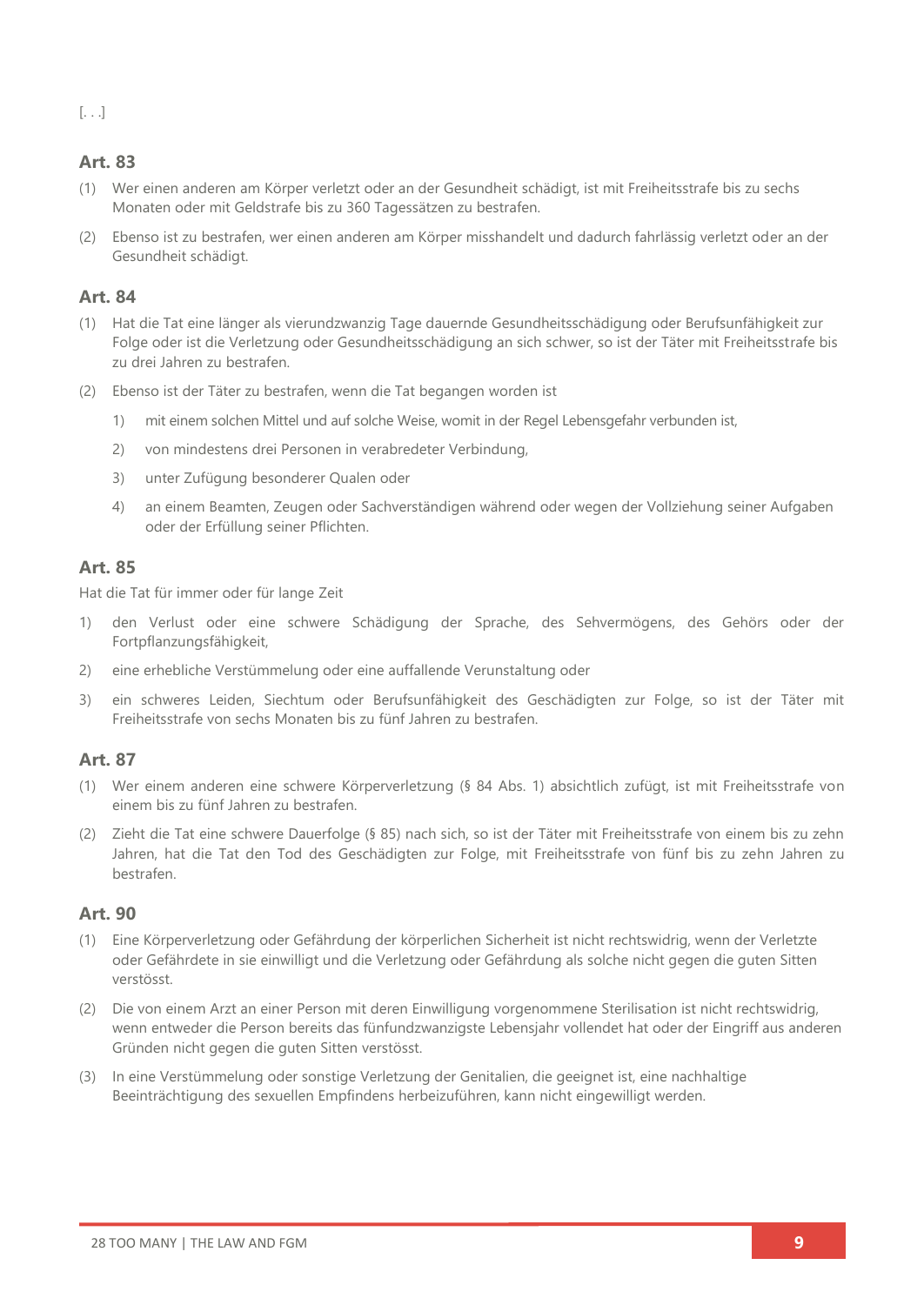### **Art. 92**

- (1) Wer einem anderen, der seiner Fürsorge oder Obhut untersteht und der das achtzehnte Lebensjahr noch nicht vollendet hat oder wegen Gebrechlichkeit, Krankheit oder einer geistigen Behinderung wehrlos ist, körperliche oder seelische Qualen zufügt, ist mit Freiheitsstrafe bis zu zwei Jahren zu bestrafen.
- (2) Ebenso ist zu bestrafen, wer seine Verpflichtung zur Fürsorge oder Obhut einem solchen Menschen gegenüber gröblich vernachlässigt und dadurch, wenn auch nur fahrlässig, dessen Gesundheit oder dessen körperliche oder geistige Entwicklung beträchtlich schädigt.
- (3) Hat die Tat eine schwere Körperverletzung (§ 84 Abs. 1) zur Folge, so ist der Täter mit Freiheitsstrafe bis zu drei Jahren, hat sie eine Körperverletzung mit schweren Dauerfolgen (§ 85) zur Folge, mit Freiheitsstrafe bis zu fünf Jahren, hat sie den Tod des Geschädigten zur Folge, mit Freiheitsstrafe von einem bis zu zehn Jahren zu bestrafen.

### **Art. 184**

Wer, ohne die zur Ausübung des ärztlichen Berufes erforderliche Ausbildung erhalten zu haben, eine Tätigkeit, die den Ärzten gesetzlich vorbehalten ist, in bezug auf eine grössere Zahl von Menschen gewerbsmässig ausübt, ist mit Freiheitsstrafe bis zu drei Monaten oder mit Geldstrafe bis zu 180 Tagessätzen zu bestrafen.

### **Art. 286**

- (1) Wer es mit dem Vorsatz, dass vorsätzlich eine mit Strafe bedrohte Handlung begangen werde, unterlässt, ihre unmittelbar bevorstehende oder schon begonnene Ausführung zu verhindern oder in den Fällen, in denen eine Benachrichtigung die Verhinderung ermöglicht, der Behörde (§ 151 Abs. 3) oder dem Bedrohten mitzuteilen, ist, wenn die strafbare Handlung zumindest versucht worden und mit einer ein Jahr übersteigenden Freiheitsstrafe bedroht ist, mit Freiheitsstrafe bis zu zwei Jahren zu bestrafen. Die Strafe darf jedoch nach Art und Mass nicht strenger sein, als sie das Gesetz für die nicht verhinderte Tat androht.
- (2) Der Täter ist nach Abs. 1 nicht zu bestrafen, wenn er
	- 1) die Verhinderung oder Benachrichtigung nicht leicht und ohne sich oder einen Angehörigen der Gefahr eines beträchtlichen Nachteils auszusetzen, bewirken konnte,
	- 2) von der mit Strafe bedrohten Handlung ausschliesslich durch eine Mitteilung Kenntnis erhalten hat, die ihm in seiner Eigenschaft als Seelsorger anvertraut worden ist oder
	- 3) durch die Verhinderung oder Benachrichtigung eine andere rechtlich anerkannte Verschwiegenheitspflicht verletzen würde und die aus der Verletzung dieser Pflicht drohenden Folgen schwerer gewogen hätten als die nachteiligen Folgen aus der Unterlassung der Verhinderung oder Bekanntmachung.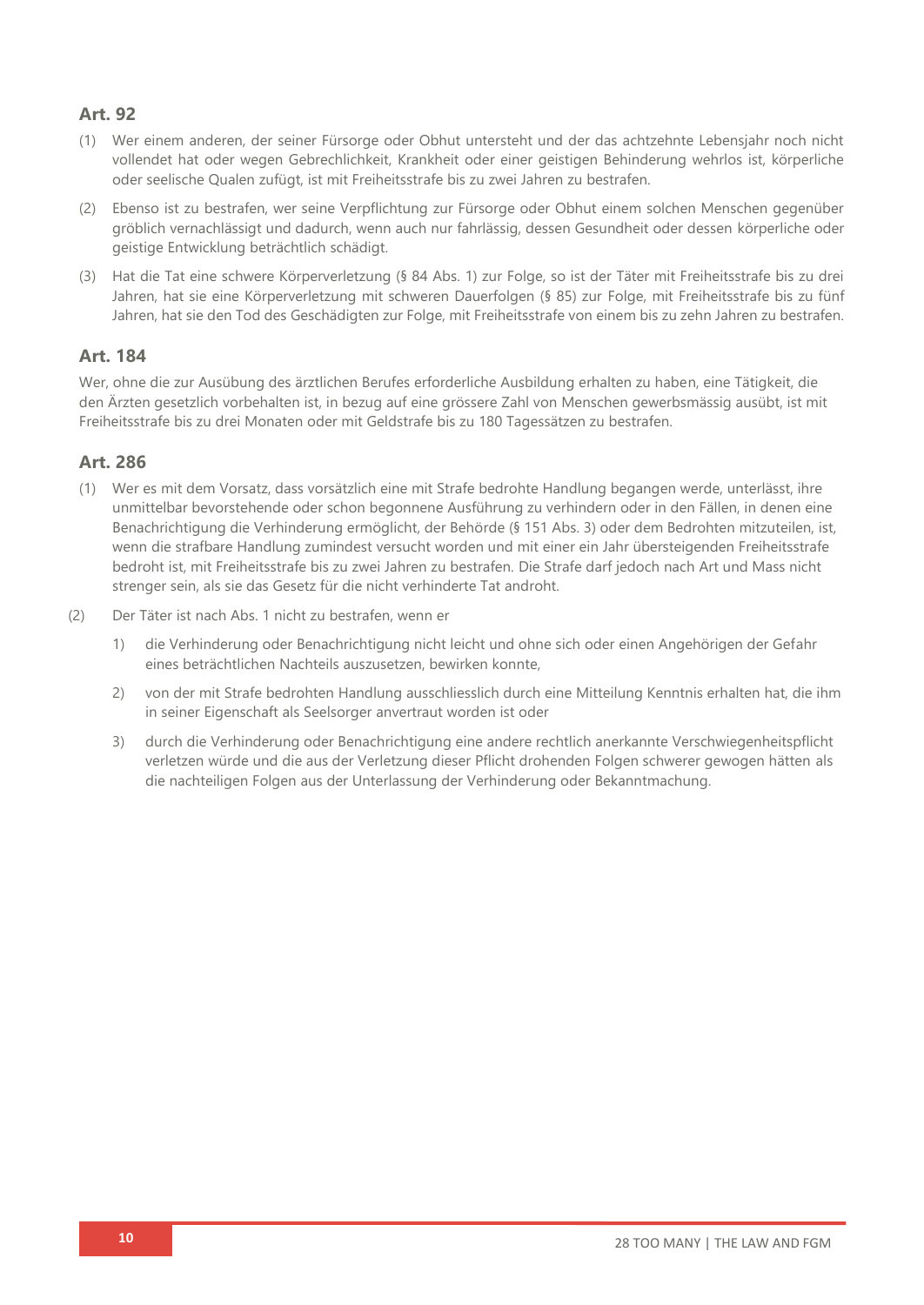## **Civil Code**

### **Art. 176**

- (1) Gefährden die Eltern durch ihr Verhalten das Wohl des minderjährigen Kindes, so hat das Gericht, von wem immer es angerufen wird, die zur Sicherung des Wohles des Kindes nötigen Verfügungen zu treffen. Besonders darf das Gericht die Obsorge für das Kind ganz oder teilweise, auch gesetzlich vorgesehene Einwilligungs- und Zustimmungsrechte, entziehen. Im Einzelfall kann das Gericht auch eine gesetzlich erforderliche Einwilligung oder Zustimmung ersetzen, wenn keine gerechtfertigten Gründe für die Weigerung vorliegen.
- (2) Solche Verfügungen können von einem Elternteil, etwa wenn die Eltern in einer wichtigen Angelegenheit des Kindes kein Einvernehmen erzielen, den sonstigen Verwandten in gerade aufsteigender Linie, den Pflegeeltern (einem Pflegeelternteil), dem Amt für Soziale Dienste und dem mindestens vierzehnjährigen Kind, von diesem jedoch nur in Angelegenheiten seiner Pflege und Erziehung, beantragt werden. Andere Personen können solche Verfügungen anregen.
- (3) Die gänzliche oder teilweise Entziehung der Pflege und Erziehung oder der Verwaltung des Vermögens des Kindes schliesst die Entziehung der gesetzlichen Vertretung in dem jeweiligen Bereich mit ein; die gesetzliche Vertretung in diesen Bereichen kann für sich allein entzogen werden, wenn die Eltern oder der betreffende Elternteil ihre übrigen Pflichten erfüllen.
- (4) Fordert das Gesetz die Einwilligung oder Zustimmung der mit Pflege und Erziehung betrauten Personen (Erziehungsberechtigten), so ist die Erklärung der mit der gesetzlichen Vertretung in diesem Bereich betrauten Person notwendig, aber auch hinreichend, sofern nicht Abweichendes bestimmt ist.

### **Art. 176a**

Ist das Wohl des Kindes gefährdet und deshalb die gänzliche Entfernung aus seiner bisherigen Umgebung gegen den Willen der Erziehungsberechtigten notwendig und ist seine Unterbringung bei Verwandten oder anderen geeigneten nahestehenden Personen nicht möglich, so hat das Gericht die Obsorge für das Kind dem Amt für Soziale Dienste ganz oder teilweise zu übertragen. Das Amt für Soziale Dienste darf deren Ausübung Dritten übertragen.

### **Art. 176b**

Durch eine Verfügung nach den §§ 176 und 176a darf das Gericht die Obsorge nur soweit beschränken, als dies zur Sicherung des Wohles des Kindes nötig ist.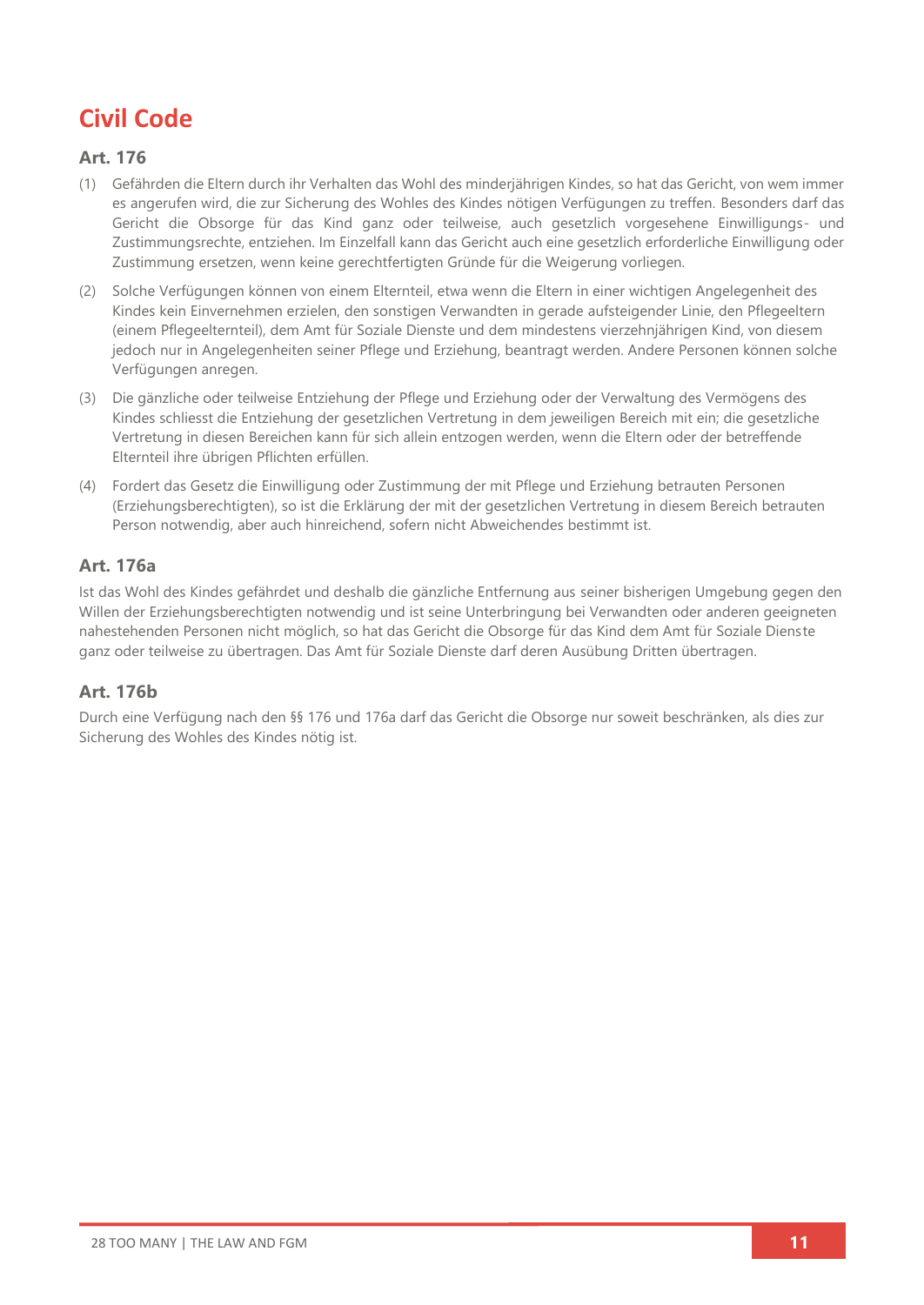- 1 Amt für Statistik Fürstentum Liechtenstein (2021) *Bevölkerungsstatistik Vorläufige Ergebnisse 31,* Dezember 2020. Available at<https://www.llv.li/inhalt/1124/amtsstellen/bevolkerungsstatistik> (accessed 20 July 2021).
- 2 World Health Organization (2020) *Factsheet: Female Genital Mutilation*. Available at [https://www.who.int/news-room/fact-sheets/detail/female-genital](https://www.who.int/news-room/fact-sheets/detail/female-genital-mutilation#:~:text=Female%20genital%20mutilation%20(FGM)%20involves,benefits%20for%20girls%20and%20women)[mutilation#:~:text=Female%20genital%20mutilation%20\(FGM\)%20involves,benefits%20for%20girls%20and%20wo](https://www.who.int/news-room/fact-sheets/detail/female-genital-mutilation#:~:text=Female%20genital%20mutilation%20(FGM)%20involves,benefits%20for%20girls%20and%20women) [men](https://www.who.int/news-room/fact-sheets/detail/female-genital-mutilation#:~:text=Female%20genital%20mutilation%20(FGM)%20involves,benefits%20for%20girls%20and%20women) (accessed 20 July 2021).
- 3 *International Covenant on Civil and Political Rights* (1966) United Nations Treaty Collection: Status of Treaties*.* Available at [https://treaties.un.org/Pages/ViewDetails.aspx?src=TREATY&mtdsg\\_no=IV-4&chapter=4&clang=\\_en](https://treaties.un.org/Pages/ViewDetails.aspx?src=TREATY&mtdsg_no=IV-4&chapter=4&clang=_en) (accessed 20 July 2021).
- 4 *International Covenant on Economic, Social and Cultural Rights* (1966) United Nations Treaty Collection: Status of Treaties. Available at [https://treaties.un.org/Pages/ViewDetails.aspx?src=TREATY&mtdsg\\_no=IV-3&chapter=4](https://treaties.un.org/Pages/ViewDetails.aspx?src=TREATY&mtdsg_no=IV-3&chapter=4) (accessed 20 July 2021).
- 5 Convention on the Elimination of All Forms of Discrimination Against Women (1979) United Nations Treaty Collection: Status of Treaties. Available at [https://treaties.un.org/Pages/ViewDetails.aspx?src=IND&mtdsg\\_no=IV-](https://treaties.un.org/Pages/ViewDetails.aspx?src=IND&mtdsg_no=IV-8&chapter=4&clang=_en#9)8&chapter=4&clang= en#9 (accessed 20 July 2021).
- 6 *Convention on the Rights of the Child* (1989) United Nation Treaty Collection: Status of Treaties. Available at [https://treaties.un.org/pages/ViewDetails.aspx?src=TREATY&mtdsg\\_no=IV-11&chapter=4&clang=\\_en](https://treaties.un.org/pages/ViewDetails.aspx?src=TREATY&mtdsg_no=IV-11&chapter=4&clang=_en) (accessed 20 July 2021).
- 7 Council of Europe (2021) *Chart of signatures and ratifications of Treaty 210, Convention on preventing and combating violence against women and domestic violence*. Available at [https://www.coe.int/en/web/conventions/full-list/-/conventions/treaty/197/](https://www.coe.int/en/web/conventions/full-list/-/conventions/treaty/197/?module=signatures-by-treaty&treatynum=210) [?module=signatures-by-treaty&treatynum=210](https://www.coe.int/en/web/conventions/full-list/-/conventions/treaty/197/?module=signatures-by-treaty&treatynum=210) (accessed 20 July 2021).
	- Council of Europe (2021) *Reservations and Declarations for Treaty 210, Convention on preventing and combating violence against women and domestic violence*. Available at [https://www.coe.int/en/web/conventions/full-list/-](https://www.coe.int/en/web/conventions/full-list/-/conventions/treaty/197/?module=declarations-by-treaty&numSte=210&codeNature=0) [/conventions/treaty/197/?module=declarations-by-treaty&numSte=210&codeNature=0](https://www.coe.int/en/web/conventions/full-list/-/conventions/treaty/197/?module=declarations-by-treaty&numSte=210&codeNature=0) (accessed 20 July 2021).
- 8 Council of Europe (2021) *Chart of Signatures and Ratifications of Treaty 005, Convention for the Protection of Human Rights and Fundamental Freedoms*. Available at coe.int/en/web/conventions/full-list/- /conventions/treaty/005/signatures?module=signatures-by-treaty&treatynum=005 (accessed 20 July 2021).
	- Council of Europe (2021) *Reservations and Declarations for Treaty 005, Convention for the Protection of Human Rights and Fundamental Freedoms*. Available at [https://www.coe.int/en/web/conventions/full-list/-](https://www.coe.int/en/web/conventions/full-list/-/conventions/treaty/005/?module=declarations-by-treaty&numSte=005&codeNature=0) [/conventions/treaty/005/?module=declarations-by-treaty&numSte=005&codeNature=0](https://www.coe.int/en/web/conventions/full-list/-/conventions/treaty/005/?module=declarations-by-treaty&numSte=005&codeNature=0) (accessed 20 July 2021).

*Cover images:* Image of Liechtenstein from Canva stock library. kadettmann (undated) *Pretty young adult African American teen girl with dreadlocks in the park . . .* . 123RF ID 152261862.

Please note that the use of a photograph of any girl or woman in this report does not imply that she has, nor has not, *undergone FGM.*